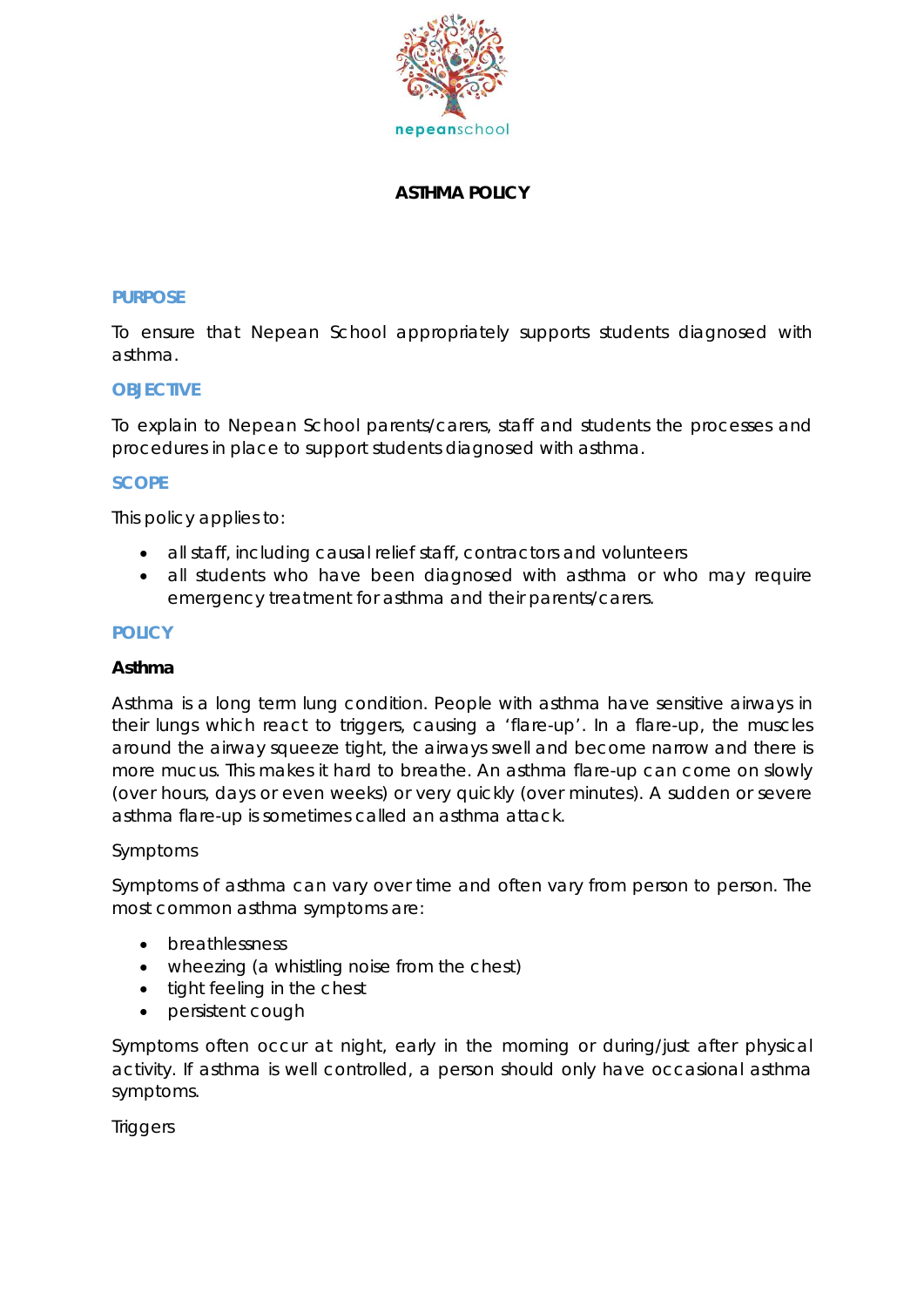A trigger is something that sets off or starts asthma symptoms. Everyone with asthma has different triggers. For most people with asthma, triggers are only a problem when asthma is not well controlled with medication. Common asthma triggers include:

- 
- smoke (cigarette smoke, wood smoke from open fires, burn-offs or bushfires)
- house dust mites moulds
- 
- chemicals such as household cleaning products
- 
- laughter or emotions, such as stress
- exercise colds/flu
	- weather changes such as thunderstorms and cold, dry air
	-
- pollens animals such as cats and dogs **animals such as cats and dogs** 
	- deodorants (including perfumes, after-shaves, hair spray and aerosol deodorant sprays)
- food chemicals/additives certain medications (including aspirin and anti-inflammatories)

## **Asthma management**

If a student diagnosed with asthma enrols at Nepean School:

- 1. Parents/carers must provide the school with an **Asthma Care Plan which has** been completed by the student's medical practitioner. The plan must outline:
	- the prescribed medication taken by the student and when it is to be administered, for example as a pre-medication to exercise or on a regular basis
	- emergency contact details
	- the contact details of the student's medical practitioner
	- the student's known triggers
	- the emergency procedures to be taken in the event of an asthma flareup or attack.
- 2. Parents/carers should also provide a photo of the student to be included as part of the student's Asthma Care Plan.
- 3. Nepean School will keep all Asthma Care Plans:
	- In the Health Centre
- 4. School staff may also work with parents/carers to develop a Student Health Support Plan which will include details on:
	- how the school will provide support for the student
	- identify specific strategies
	- allocate staff to assist the student

Any Student Health Support Plan will be developed in accordance with Nepean School's Healthcare Needs Policy.

5. If a student diagnosed with asthma is going to attend a school camp or excursion, Nepean School parents/carers are required to provide any updated medical information.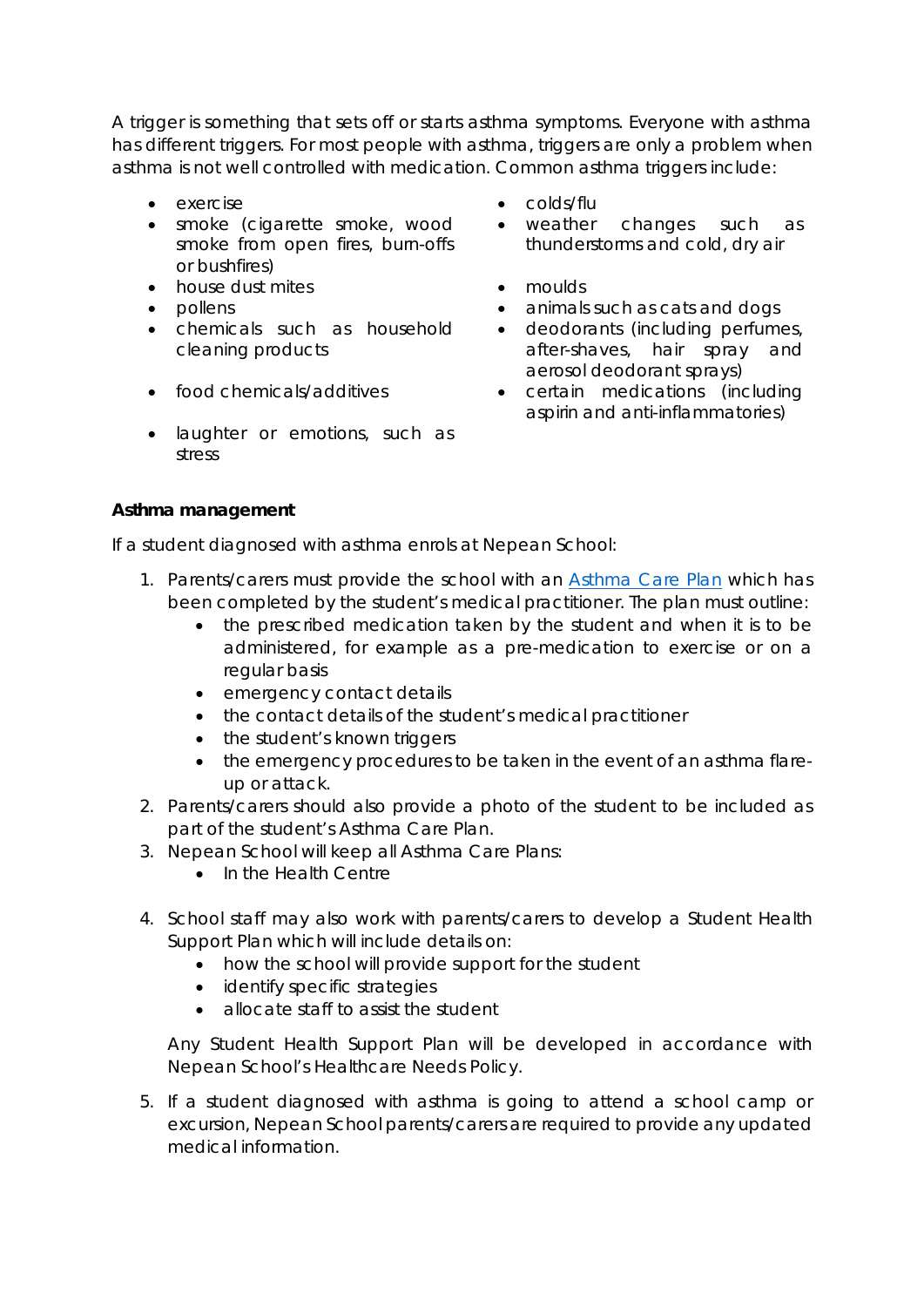- 6. If a student's asthma condition or treatment requirements change, parent/carers must notify the school and provide an updated Asthma Care Plan.
- 7. School staff will work with parents/carers to review Asthma Care Plans (and Student Health Support Plans) annually or if there are any significant changes in the student's incidence of Asthma

# **Student asthma kit**

All students diagnosed with asthma are required to have a student asthma kit at school which contains:

- their own prescribed reliever medication labelled with the student's name
- their spacer (if they use one)

Student asthma kits will be stored in the Health Centre

## **Asthma emergency response plan**

If a student is:

- having an asthma attack
- difficulty breathing for an unknown cause, even if they are not known to have asthma

School staff will endeavour to follow the Asthma First Aid procedures outlined in the table below. School staff may contact Triple Zero "000" at any time.

| <b>Step</b> | <b>Action</b>                                                                    |  |  |  |  |  |  |
|-------------|----------------------------------------------------------------------------------|--|--|--|--|--|--|
| 1.          | Sit the person upright                                                           |  |  |  |  |  |  |
|             | Be calm and reassuring                                                           |  |  |  |  |  |  |
|             | Do not leave them alone                                                          |  |  |  |  |  |  |
|             | Seek assistance from another staff member or reliable student to<br>$\bullet$    |  |  |  |  |  |  |
|             | locate the student's reliever, the Asthma Emergency Kit and the                  |  |  |  |  |  |  |
|             | student's Asthma Care Plan (if available).                                       |  |  |  |  |  |  |
|             | If the student's action plan is not immediately available, use the<br>$\bullet$  |  |  |  |  |  |  |
|             | Asthma First Aid as described in Steps 2 to 5.                                   |  |  |  |  |  |  |
| 2.          | Give 4 separate puffs of blue or blue/grey reliever puffer:                      |  |  |  |  |  |  |
|             | Shake the puffer<br>$\bullet$                                                    |  |  |  |  |  |  |
|             | Use a spacer if you have one                                                     |  |  |  |  |  |  |
|             | Put 1 puff into the spacer<br>$\bullet$                                          |  |  |  |  |  |  |
|             | Take 4 breaths from the spacer                                                   |  |  |  |  |  |  |
|             | Remember - Shake, 1 puff, 4 breaths                                              |  |  |  |  |  |  |
| 3.          | Wait 4 minutes                                                                   |  |  |  |  |  |  |
|             | If there is no improvement, give 4 more separate puffs of blue/grey<br>$\bullet$ |  |  |  |  |  |  |
|             | reliever as above                                                                |  |  |  |  |  |  |
|             | (or give 1 more dose of Bricanyl or Symbiocort inhaler)                          |  |  |  |  |  |  |
| 4.          | If there is still no improvement call Triple Zero "000" and ask for an           |  |  |  |  |  |  |
|             | ambulance.                                                                       |  |  |  |  |  |  |
|             | Tell the operator the student is having an asthma attack                         |  |  |  |  |  |  |
|             | Keep giving 4 separate puffs every 4 minutes until emergency<br>$\bullet$        |  |  |  |  |  |  |
|             | assistance arrives                                                               |  |  |  |  |  |  |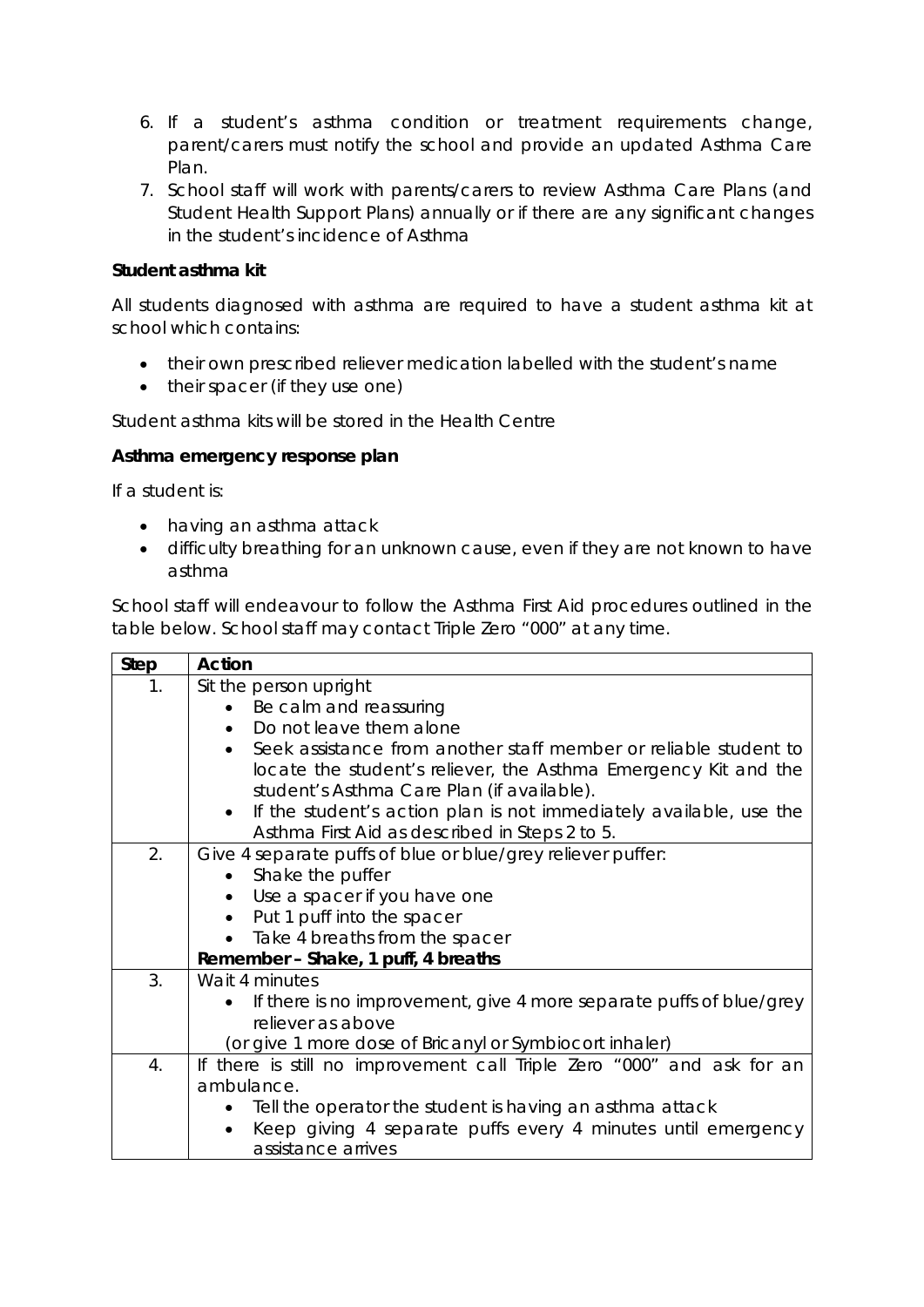|    | (or 1 dose of Bricanyl or Symbicort every 4 minutes – up to 3 doses of |  |  |  |  |  |  |
|----|------------------------------------------------------------------------|--|--|--|--|--|--|
|    | Symbicort)                                                             |  |  |  |  |  |  |
| 5. | If asthma is relieved after administering Asthma First Aid, stop the   |  |  |  |  |  |  |
|    | treatment and observe the student. Notify the student's emergency      |  |  |  |  |  |  |
|    | contact person and record the incident                                 |  |  |  |  |  |  |

Staff will call Triple Zero "000" immediately if:

- the person is not breathing
- if the person's asthma suddenly becomes worse or is not improving
- if the person is having an asthma attack and a reliever is not available
- if they are not sure if it is asthma
- if the person is known to have anaphylaxis

## **Training for staff**

Nepean School will arrange the following asthma management training for staff:

| <b>Staff</b>                                  | Completed by                                                                                                                                                                                                                           | Course                                                                                                                                                                                                      | Provider                                                         | Cost                        | Valid for |
|-----------------------------------------------|----------------------------------------------------------------------------------------------------------------------------------------------------------------------------------------------------------------------------------------|-------------------------------------------------------------------------------------------------------------------------------------------------------------------------------------------------------------|------------------------------------------------------------------|-----------------------------|-----------|
| Group<br>1<br>Gener<br>al Staff               | School staff with a<br>direct teaching role<br>with<br>students<br>affected by asthma<br>or other school staff<br>directed<br>the<br>by<br>after<br>principal<br>conducting<br>risk<br>a<br>assessment.                                | Asthma first aid<br>management<br>for education<br>staff (non-<br>accredited)<br>One hour<br>face-to-face<br>or online<br>training.                                                                         | The Asthma<br>Foundation of<br>Victoria                          | Free to all<br>schools      | 3 years   |
| Group<br>$\overline{2}$<br>Specifi<br>c Staff | Staff working with<br>high risk children with<br>a history of severe<br>asthma, or with direct<br>student wellbeing<br>responsibility,<br>(including nurses,<br>PE/sport teachers,<br>first aid and school<br>staff attending<br>camp) | Course in<br>Management<br>of Asthma Risks<br>and<br>Emergencies in<br>the Workplace<br>22282VIC<br>(accredited)<br><b>OR</b><br>Course in<br>Emergency<br>Asthma<br>Management<br>10392NAT<br>(accredited) | Any RTO that<br>has this course<br>in their scope<br>of practice | Paid by<br>Nepean<br>School | 3 years   |

Nepean School will also conduct an annual briefing for staff on: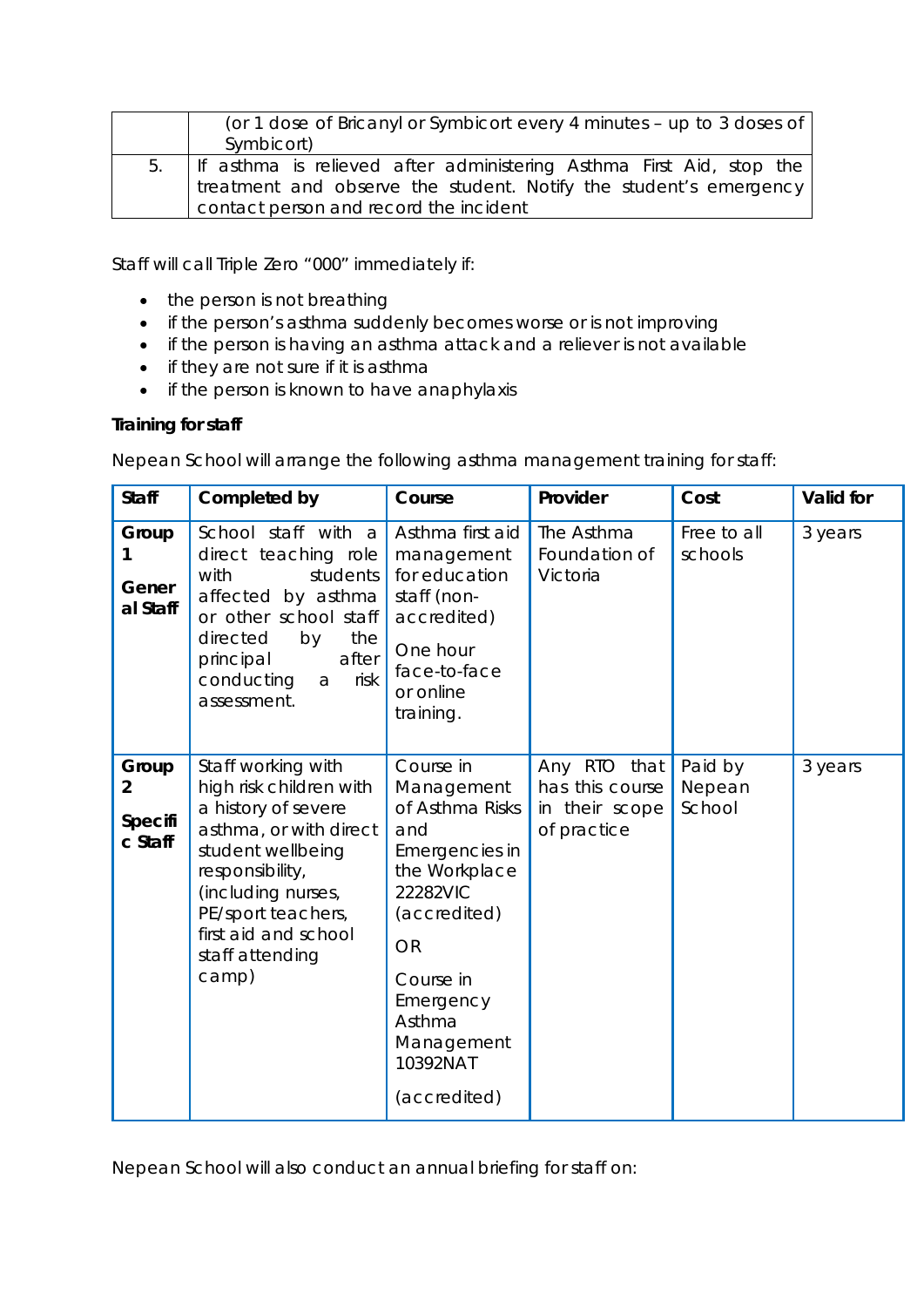- the procedures outlined in this policy
- the causes, symptoms and treatment of asthma
- identities of the students diagnosed with asthma
- how to use a puffer and spacer
- the location of:
	- o the Asthma Emergency Kits
	- o asthma medication which has been provided by parents for student use.

Nepean School will also provide this policy to casual relief staff and volunteers who will be working with students, and may also provide a briefing if the principal decides it is necessary depending on the nature of the work being performed.

# **Asthma Emergency Kit**

Nepean School will provide and maintain at least two Asthma Emergency Kits. One kit will be kept on school premises in the Health Centre and all first kits will contain Asthma Emergency Kits for activities such as:

- yard duty
- camps and excursions.

The Asthma Emergency Kit will contain:

- at least 1 blue or blue/grey reliever medication such as Airomir, Admol or Ventolin
- at least 2 spacer devices (for single person use only) to assist with effective inhalation of the blue or blue/grey reliever medication (Nepean School will ensure spare spacers are available as replacements). Spacers will be stored in a dust proof container.
- clear written instructions on Asthma First Aid, including:
	- o how to use the medication and spacer devices
	- o steps to be taken in treating an asthma attack

A record sheet/log for recording the details of an asthma first aid incident, such as the number of puffs administered.

The school nurse/team will monitor and maintain the Asthma Emergency Kits. They will:

- ensure all contents are maintained and replaced where necessary
- regularly check the expiry date on the canisters of the blue or blue/grey reliever puffers and place them if they have expired or a low on doses
- replace spacers in the Kits after each use (spacers are single-person use only)
- dispose of any previously used spaces.

The blue or blue/grey reliever medication in the Asthma Emergency Kits may be used by more than one student as long as they are used with a spacer. If the devices come into contact with someone's mouth, they will not be used again and will be replaced.

After each use of a blue or blue/grey reliever (with a spacer):

• remove the metal canister from the puffer (do not wash the canister)